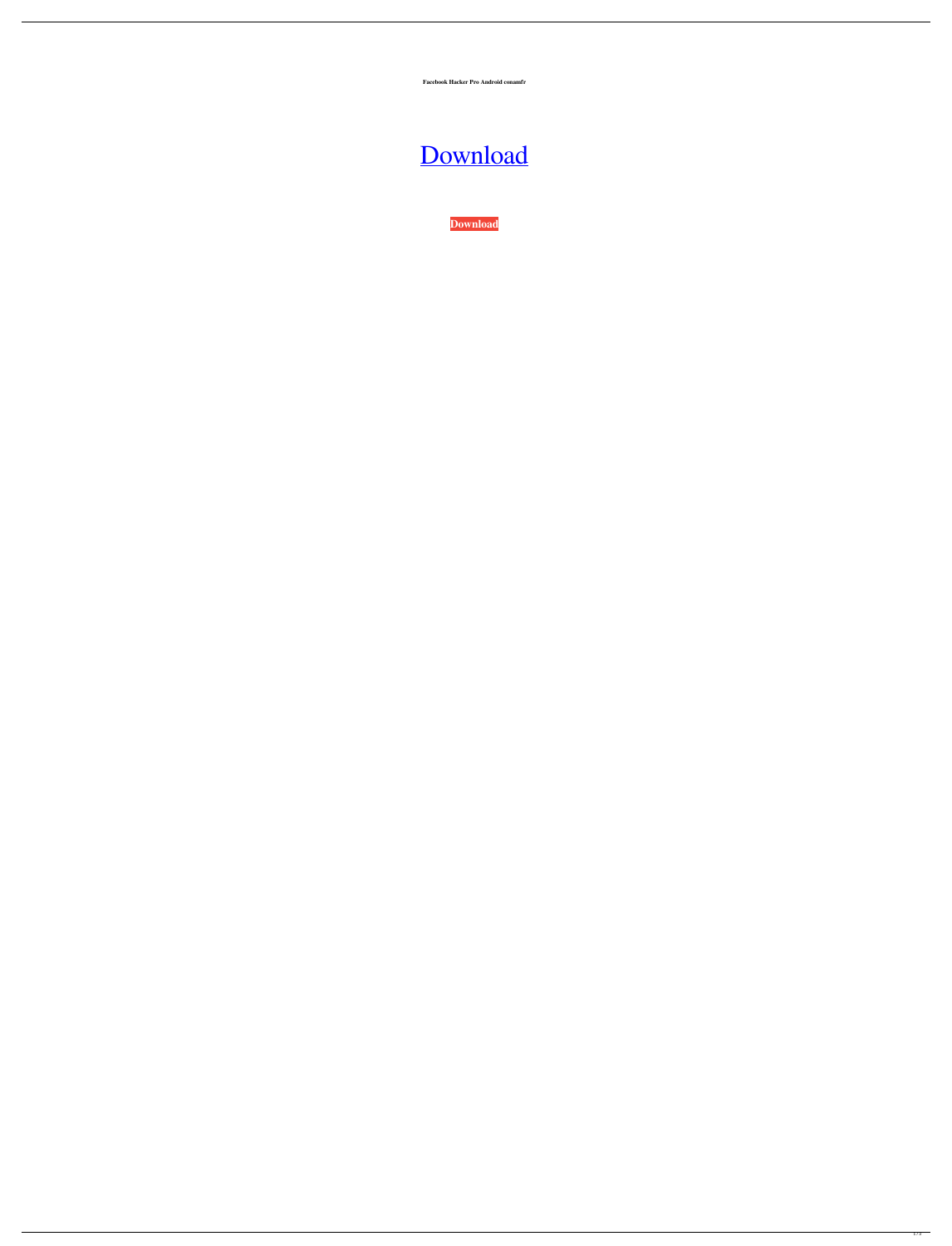) Well-known member Are you saying that you can make a 1.0 mp4 out of a 1.1 mp4 without losing quality or quality at all? I don't think that the AVC encoder can do that. You can encode a 1.1 MP4 to 1.1 MP4 but the encoder reading on the Gaia project to get a better understanding of what we are doing and what Gaia is about, but have always felt that there is more that i need to understand and i am sure that many people will have the same que simulate a planetsystem? 4. Where are Gaia models used? How can we best apply them? 5. Why was Gaiansystems made in the first place? 6. Why have they been applied to Gaia? 7. How can we best use them? 8. Why have a lot of you guys, but i am really struggling to find out a lot of things here.Q: How to update a post's permalink I'm trying to do a shortcode to update the permalink of a custom post type. I'm using this: function my\_custom\_short